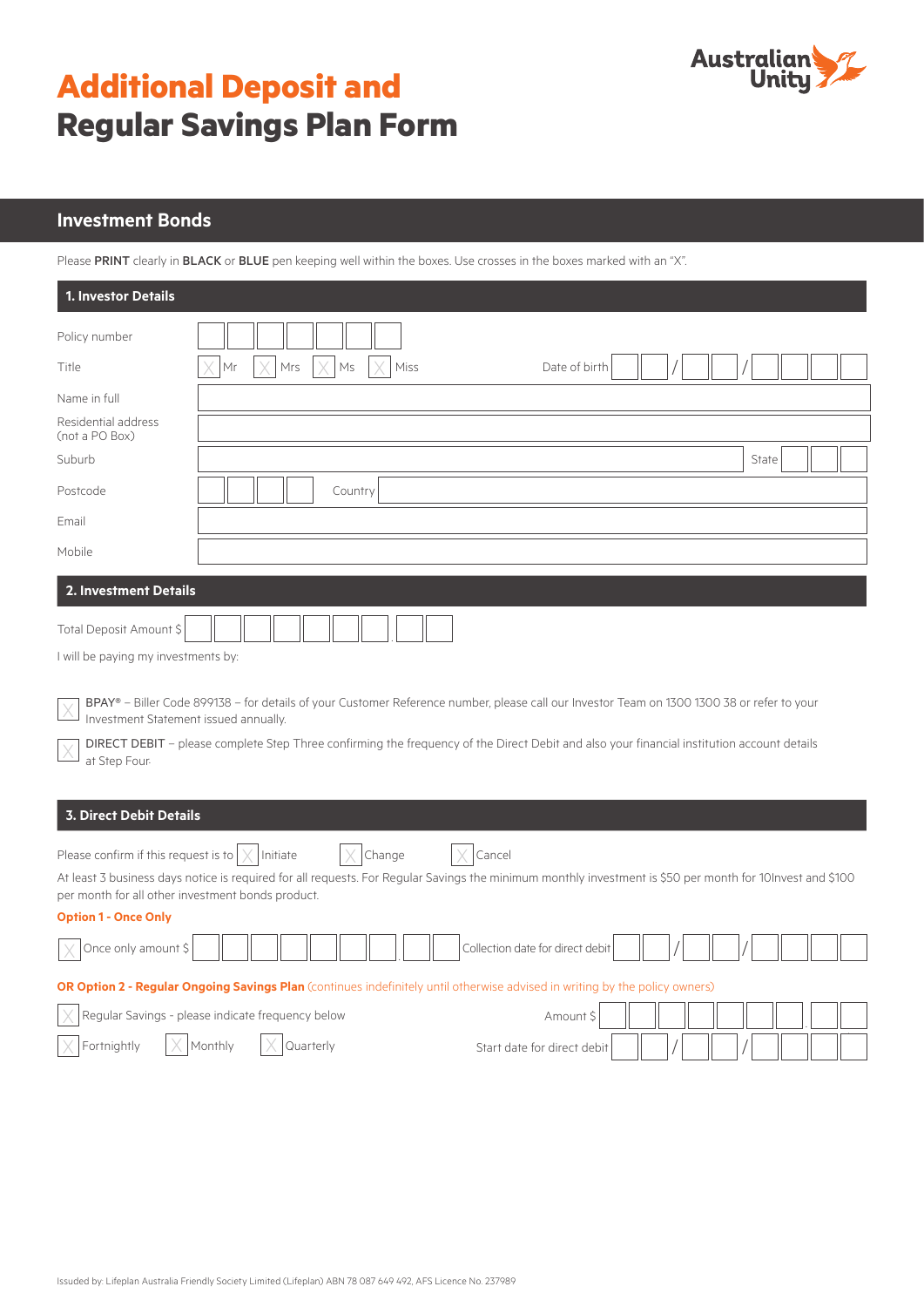| 4. Financial Institution Account Details                                                                                                                                                                                    |    |  |  |  |  |   |                              |  |                             |  |  |  |      |  |  |  |  |  |
|-----------------------------------------------------------------------------------------------------------------------------------------------------------------------------------------------------------------------------|----|--|--|--|--|---|------------------------------|--|-----------------------------|--|--|--|------|--|--|--|--|--|
| <b>Bank Name</b>                                                                                                                                                                                                            |    |  |  |  |  |   |                              |  | Branch                      |  |  |  |      |  |  |  |  |  |
| Branch Number (BSB)                                                                                                                                                                                                         |    |  |  |  |  |   |                              |  | Account Number              |  |  |  |      |  |  |  |  |  |
| Account name                                                                                                                                                                                                                |    |  |  |  |  |   |                              |  |                             |  |  |  |      |  |  |  |  |  |
| <b>Direct Debit Request Authorisation</b><br>. I/We authorise Lifeplan (User ID Number: 026445) to debit this nominated account with the contribution shown and/or the direct debit cycle I have<br>selected in Step Three. |    |  |  |  |  |   |                              |  |                             |  |  |  |      |  |  |  |  |  |
| . I/We have read the Direct Debit Client Services agreement provided within the Product Disclosure Statement and agree with its terms and conditions.                                                                       |    |  |  |  |  |   |                              |  |                             |  |  |  |      |  |  |  |  |  |
| . I/We acknowledge that I/we may obtain a copy of the Client Service agreement at any time by contacting Investor Services on 1300 1300 38.                                                                                 |    |  |  |  |  |   |                              |  |                             |  |  |  |      |  |  |  |  |  |
| . I/We acknowledge that this authority will remain in force until written notice is received to cancel/alter this authority.                                                                                                |    |  |  |  |  |   |                              |  |                             |  |  |  |      |  |  |  |  |  |
| <b>Direct Debit Authority</b>                                                                                                                                                                                               |    |  |  |  |  |   |                              |  | <b>Investor 2 signature</b> |  |  |  |      |  |  |  |  |  |
| <b>Signature of Account Owner 1</b>                                                                                                                                                                                         |    |  |  |  |  |   | Signature of Account Owner 2 |  |                             |  |  |  |      |  |  |  |  |  |
| X                                                                                                                                                                                                                           |    |  |  |  |  | X |                              |  |                             |  |  |  |      |  |  |  |  |  |
| <b>5. Option Selection</b>                                                                                                                                                                                                  |    |  |  |  |  |   |                              |  |                             |  |  |  |      |  |  |  |  |  |
| As per my existing option spilt<br>OR Please specify the amount you wish to invest in each option, details of current investment options are available in the current Product Disclosure Statement.                         |    |  |  |  |  |   |                              |  |                             |  |  |  |      |  |  |  |  |  |
|                                                                                                                                                                                                                             | \$ |  |  |  |  |   |                              |  | or                          |  |  |  | $\%$ |  |  |  |  |  |
|                                                                                                                                                                                                                             | \$ |  |  |  |  |   |                              |  | or                          |  |  |  | ℅    |  |  |  |  |  |
|                                                                                                                                                                                                                             | \$ |  |  |  |  |   |                              |  | or                          |  |  |  | $\%$ |  |  |  |  |  |
|                                                                                                                                                                                                                             | \$ |  |  |  |  |   |                              |  | or                          |  |  |  | ℅    |  |  |  |  |  |
|                                                                                                                                                                                                                             | \$ |  |  |  |  |   |                              |  | or                          |  |  |  | ℅    |  |  |  |  |  |
|                                                                                                                                                                                                                             | Ŝ  |  |  |  |  |   |                              |  | or                          |  |  |  | %    |  |  |  |  |  |
|                                                                                                                                                                                                                             | \$ |  |  |  |  |   |                              |  | or                          |  |  |  | ℅    |  |  |  |  |  |
|                                                                                                                                                                                                                             | \$ |  |  |  |  |   |                              |  | or                          |  |  |  | $\%$ |  |  |  |  |  |
|                                                                                                                                                                                                                             | \$ |  |  |  |  |   |                              |  | or                          |  |  |  | $\%$ |  |  |  |  |  |
|                                                                                                                                                                                                                             | \$ |  |  |  |  |   |                              |  | or                          |  |  |  | $\%$ |  |  |  |  |  |
|                                                                                                                                                                                                                             | \$ |  |  |  |  |   |                              |  | or                          |  |  |  | $\%$ |  |  |  |  |  |
|                                                                                                                                                                                                                             | \$ |  |  |  |  |   |                              |  | or                          |  |  |  | $\%$ |  |  |  |  |  |
|                                                                                                                                                                                                                             | \$ |  |  |  |  |   |                              |  | or                          |  |  |  | $\%$ |  |  |  |  |  |
|                                                                                                                                                                                                                             | \$ |  |  |  |  |   |                              |  | or                          |  |  |  | $\%$ |  |  |  |  |  |
|                                                                                                                                                                                                                             | \$ |  |  |  |  |   |                              |  | or                          |  |  |  | $\%$ |  |  |  |  |  |
| <b>TOTAL</b>                                                                                                                                                                                                                | \$ |  |  |  |  |   |                              |  | or                          |  |  |  | $\%$ |  |  |  |  |  |

Total % must equal 100%. Total \$ must equate to the Total Deposit Amount \$ entered above in Step Two.